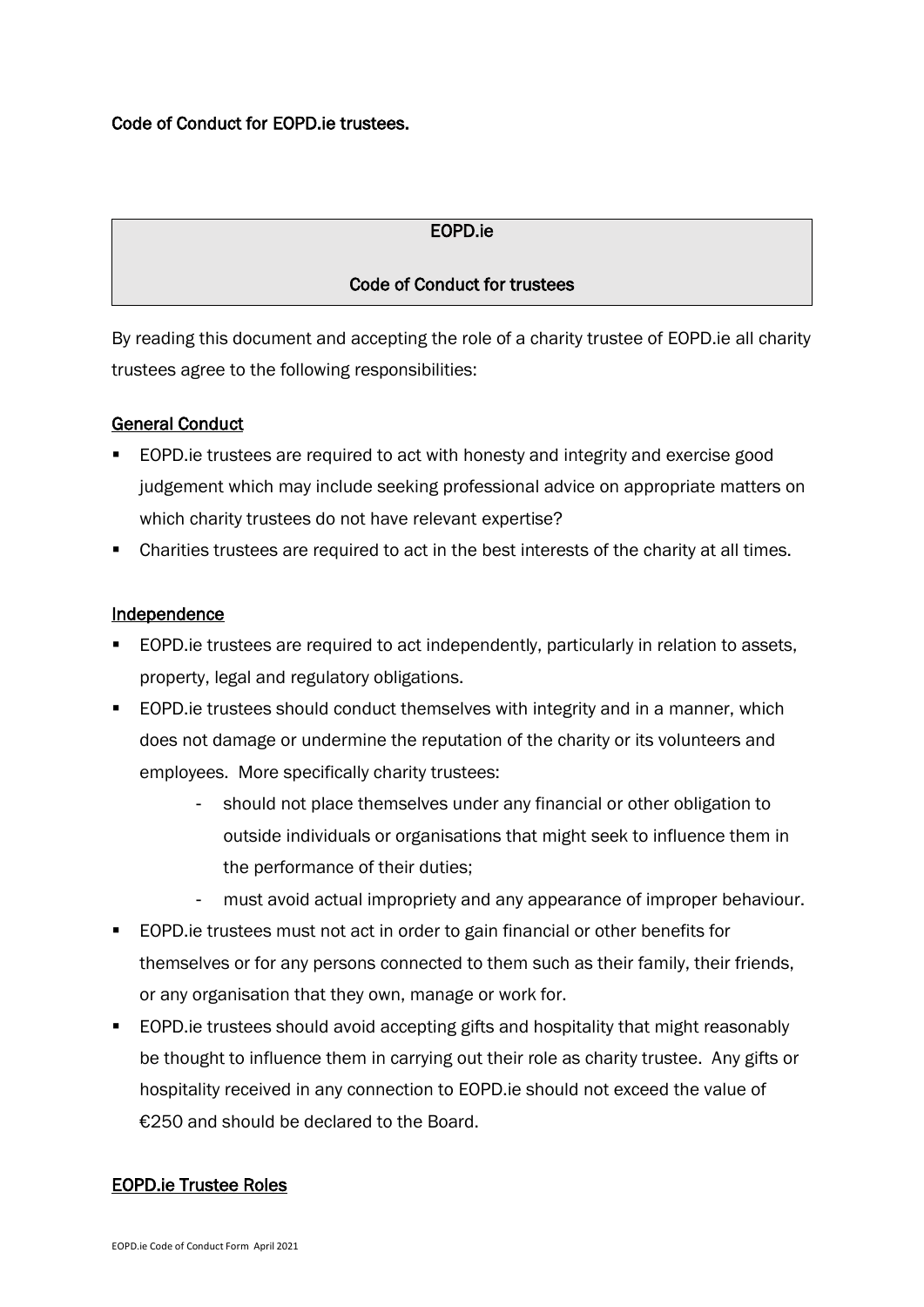Charity trustees should:

- Understand and perform their roles and responsibilities to the best of their abilities at all times.
- Be prepared to provide adequate time and commitment as required to fulfil the role of charity trustee, adequately preparing for meetings and participating in committees and special events when required.

# Board Meetings

Charity trustees should:

- Aim to attend all meetings, contribute appropriately and effectively, and avoid dominating the contributions of others.
- Always respect the authority of the Chairperson of the board, and the Chairperson of any meeting.
- Bring a fair and open-minded view to all discussions of the board, maintain a respectful balance between speaking and listening, treating different views with respect, and ensuring that all decisions are made in the best interests of the charity.
- Bring a genuinely independent perspective to enhance decision-making, given that charity trustees share responsibility for board decisions.
- Ensure their contributions are informed and impartial when presenting views on topics in meetings while listening to and respecting the input and experience of other charity trustees.

## Volunteers/Employees within the Charity

Charity trustees should:

- Aim to support volunteers and employees in carrying out their duties and always, in terms of their conduct, serve as an example of how everyone in the charity should conduct themselves in order to reflect the values of the charity.
- Work considerately and fairly with everyone in a way that respects diversity, different roles and boundaries and avoids giving offence.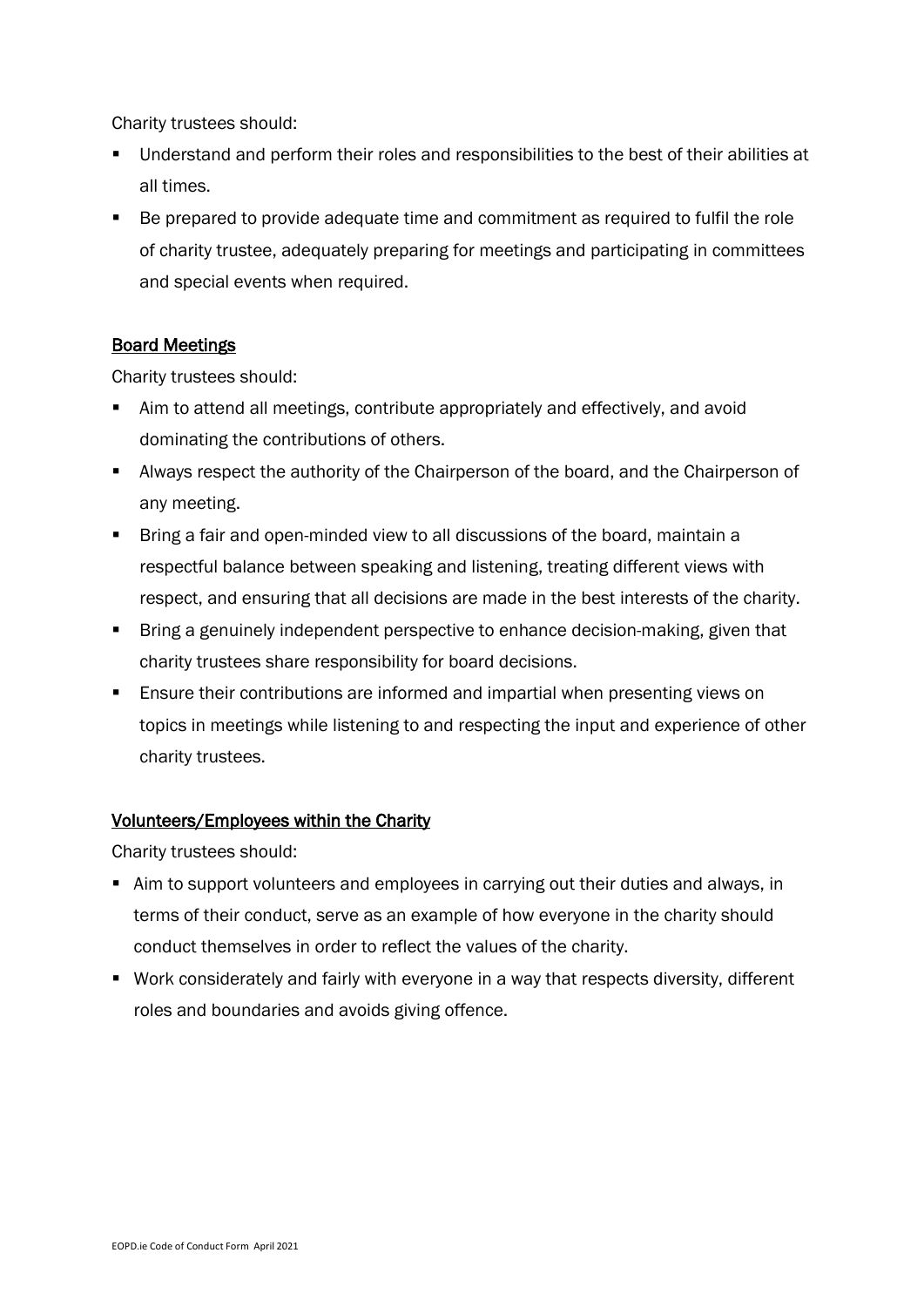- Accept and respect the difference in roles between the board on the one hand and volunteers and any employees on the other, ensuring that the board, volunteers and any employees work effectively and cohesively for the benefit of the charity and develop a mutually supportive and loyal relationship by:
	- respecting management arrangements and avoiding any actions that might undermine such arrangements;
	- not interfering in the performance by volunteers or employees of duties delegated to them within the charity while ensuring that volunteers and any employees working for the charity are held to account through the manager/CEO, as appropriate.

### Legal Requirements and Policies

EOPD.ie trustees must:

- Act in accordance with the charity's governing document and ensure that the charity complies with all applicable laws including charity law, company law, health and safety law, data protection law and employment law.
- Promote and preserve the obligations of confidentiality about sensitive board matters. However, the requirement for confidentiality may not apply if it becomes necessary for the charity trustee to inform the Charities Regulator or any other statutory body about any matter, which could threaten the future of the charity or could represent a breach of any law with which the charity is required to comply.
- Abide by the charity's conflict of interests or loyalties policy and ensure the charity's conflict of interest register is completed and updated as required.
- Abide by any equality, diversity, safeguarding, health and safety, bullying and harassment policies and any other policies agreed by the board.
- Ensure that claims for out of pocket expenses are made in accordance with agreed procedures.

Where a charity trustee is found to be in breach of the standards outlined by the board in its Code of Conduct he or she will be asked to meet with the Chairperson of the board to assess his or her suitability for the role. Consistent breach of the Code of Conduct by a charity trustee may result in the trustee's tenure being terminated.